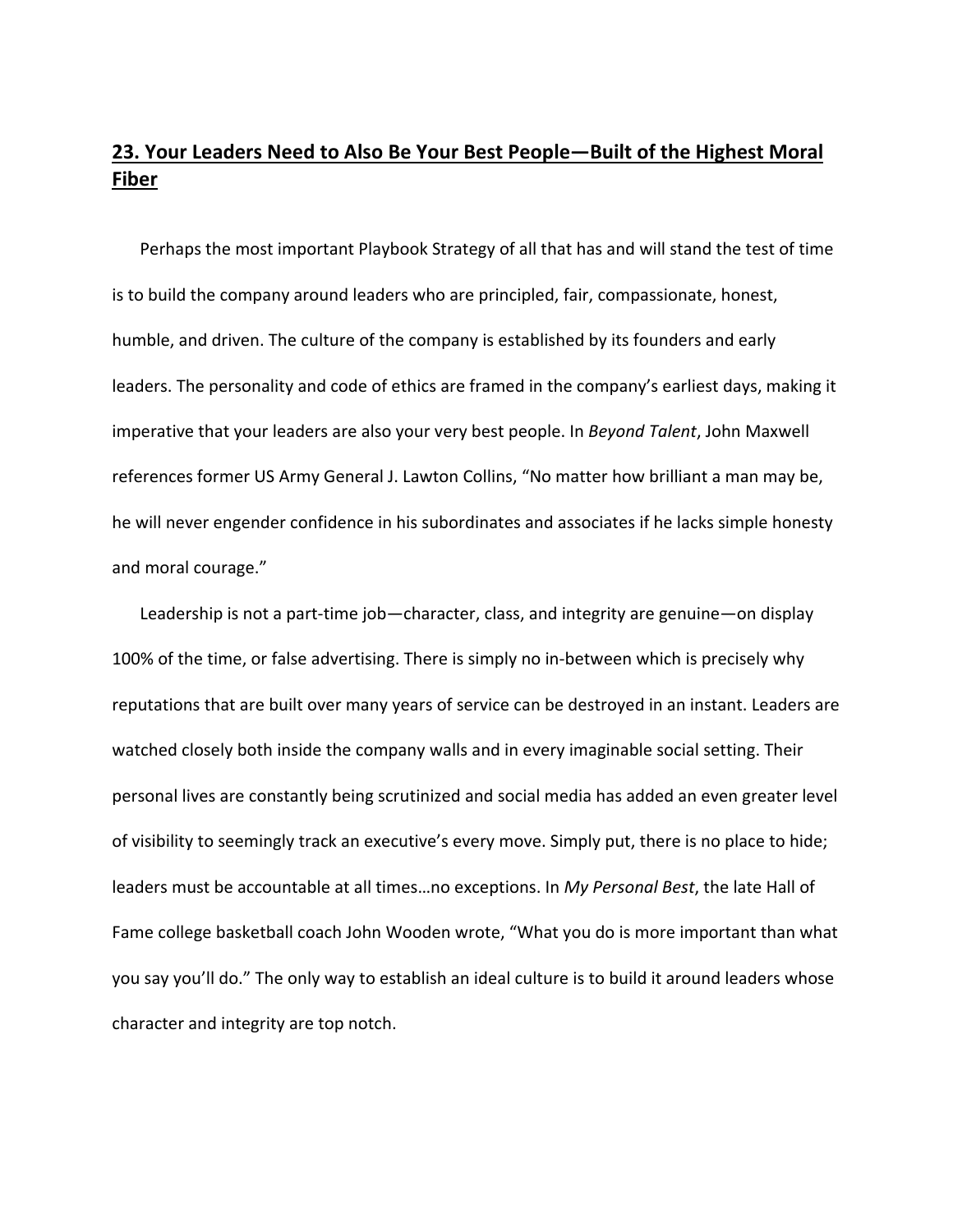The most effective leaders of the most prolific startup success stories have found a way to strike the right balance between drive and humility. Jim Collins details the two very different sides of what his team called Level 5 Leadership in *Good to Great: Professional Will and Personal Humility*. The defining characteristics of these disparate qualities from his study are detailed below:

## Professional Will

- Creates superb results
- Demonstrates an unwavering resolve to do whatever must be done to produce the best long‐term results no matter how difficult
- Sets the standard of building an enduring great company
- Looks in the mirror, not out the window to apportion responsibility for poor results, never blaming other people, external factors, or bad luck

## Personal Humility

- Demonstrates a compelling modesty; never boastful
- Acts with quiet, calm determination
- Channels ambition into the company, not the self; sets up successors for even greater success in the next generation
- Looks out the window, not in the mirror, to apportion credit for the success of the company to other people, external factors, and good luck

When your most outstanding people are the ones leading the organization, the level of commitment and loyalty that naturally follows has propelled many very good companies to elite status. Collins adds, "Level 5 leaders are characterized by humility and a tendency to avoid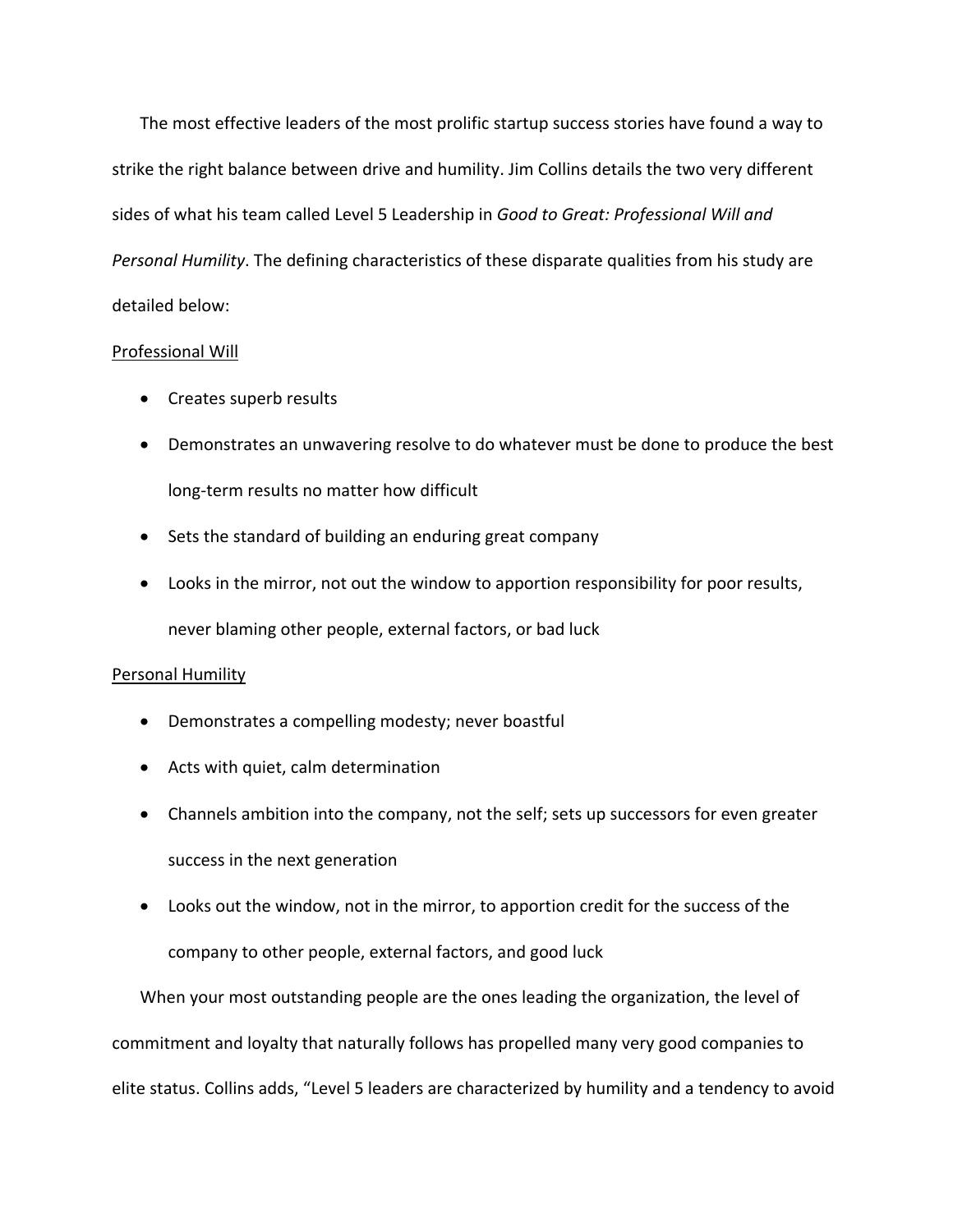the spotlight…they recognize that everyone on the team is important, and they understand that people do better work and do it with greater effort when they are recognized for their contribution." James Kerr strikes a similar tone in *Legacy* noting, "Successful leaders balance pride with humility: absolute pride in performance; total humility before the magnitude of the task…they are never too big to do the small things that need to be done."

When the company's best people set the tone for the way the organization conducts all aspects of the business, the quality and velocity of its achievements are amplified. Former Citigroup Chairman and CEO Charles Prince was consistent in his desire to pursue quality engagements rooted in sound fundamental business practices. He suggested that, "How we do business is at least as important as how much business we do." The character of the company is on display each and every day and plays an outsized role in the quality of people it attracts. Former Starbucks CEO Charles Shultz confirmed, "People want to be part of something bigger than themselves. They want to be part of something they are really proud of, that they'll fight for, sacrifice for, that they trust." That spirit is established early on with the top upstarts when its founding leaders consistently demonstrate a level of integrity that is beyond reproach.

Ethical and fair‐minded leaders are not only magnets for attracting top talent to run the business, they also draw praise from investors and customers as well. In short, we are naturally attracted to doing business with good people. It is not a coincidence then why the most incredible startup outcomes are led by those companies with the most principled leaders. In *Grit*, Angela Duckworth asked JPMorgan Chase CEO what he looks for in his leadership team. His answer, "Capability, character, and how they treat people. Later, he told her that he asks himself two questions about senior management. First: Would I let them run the business